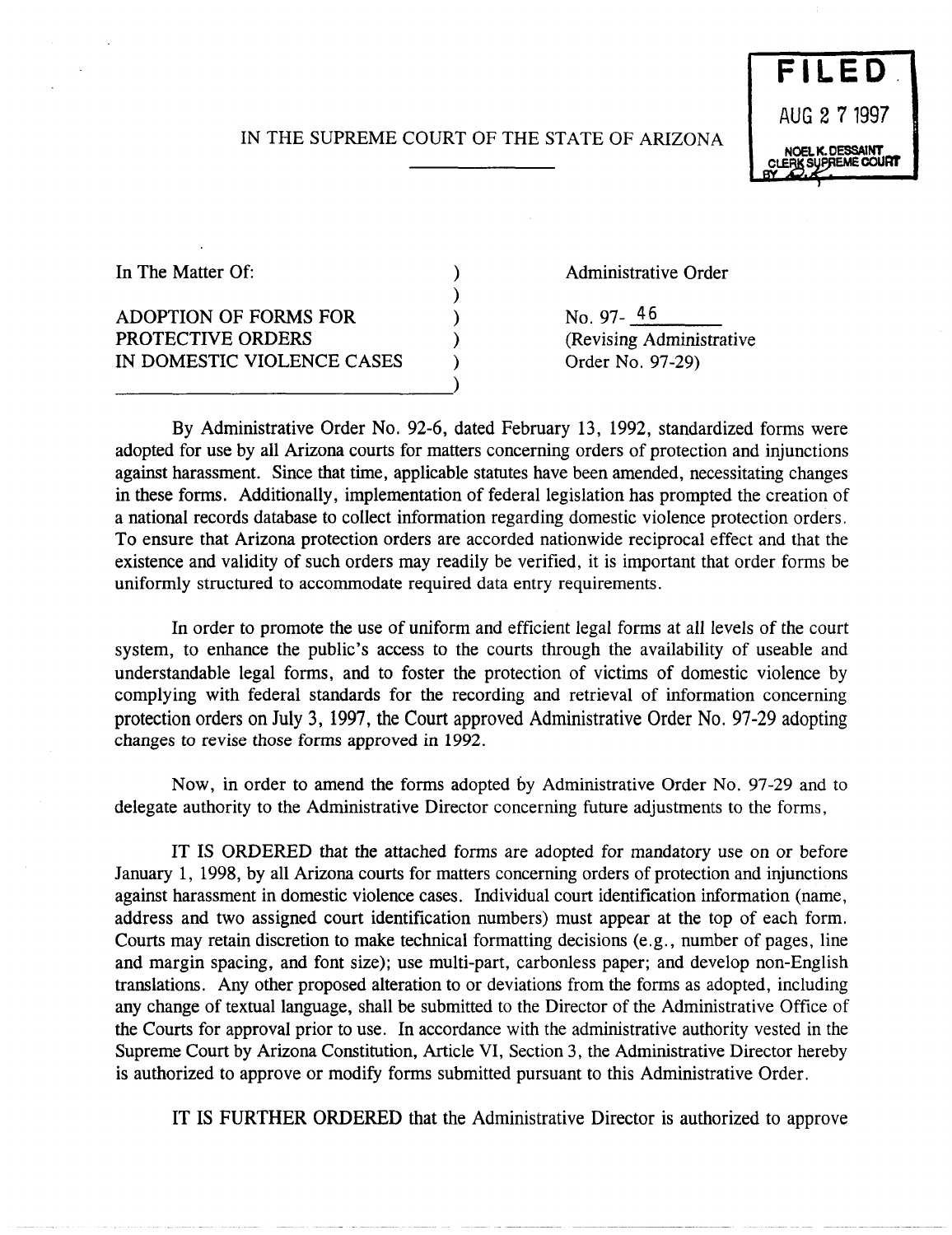revisions to the mandatory forms hereby adopted, in order to reflect changes in state or federal laws or procedures and make other administrative amendments or corrections deemed necessary.

**IT** IS FURTHER ORDERED that this Order replace Administrative Order No. 97-29 entered on July 22, 1997.

Dated this  $27$  thday of August , 1997.

| THOMAS A. ZLAKET     |  |
|----------------------|--|
| <b>Chief Justice</b> |  |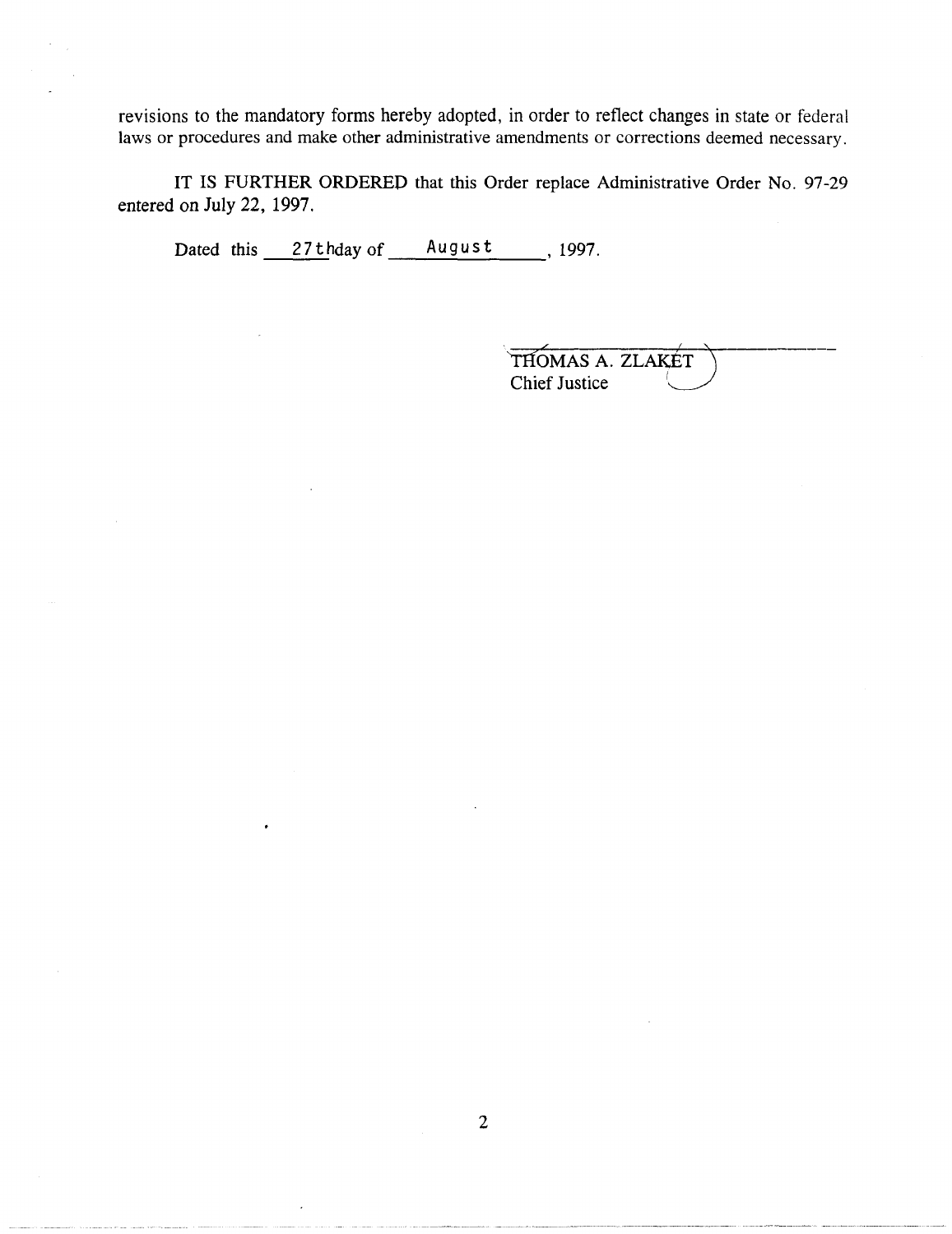|                                           |                                  | <b>PETITION</b><br><b>FOR</b><br><b>ORDER</b> |
|-------------------------------------------|----------------------------------|-----------------------------------------------|
| laintiff                                  | Defendant                        | ΟF<br><b>PROTECTION</b>                       |
| Date of Birth                             | <b>Address</b>                   | <b>MODIFIED</b>                               |
| Third Party and Relationship to Plaintiff | City, State, Zip Code, Telephone | <b>Case Number</b>                            |

#### **NOTE: FEES MAY BE WAIVED OR DEFERRED IF YOU ARE UNABLE TO PAY**

#### **DO NOT FILL OUT ADDRESSES AND/OR PHONE NUMBERS BELOW IF YOU WANT THEM KEPT PRIVATE**

|                                                      |        | 1. Is an action for maternity, paternity, annulment, legal separation or dissolution of marriage (divorce) now pending? |
|------------------------------------------------------|--------|-------------------------------------------------------------------------------------------------------------------------|
| $\Box$ No $\Box$ Yes: Case Number (if known): $\Box$ | Where: |                                                                                                                         |

2. My (Plaintiff's) relationship to the Defendant is (check all that apply):

# $\Box$  Married: Date of marriage:  $\Box$

- o Divoroed: DMedivoroeg~med: \_\_\_\_\_\_\_\_\_\_\_\_\_\_\_\_\_\_\_\_\_\_\_\_\_\_\_\_\_\_\_\_\_\_\_\_\_\_\_\_\_\_\_\_\_\_\_\_\_\_\_\_\_\_\_\_\_\_\_\_\_\_ ~
- $\square$  Divorced: Date divorce granted:<br> $\square$  Opposite sex living together now or in the past
- $\square$  One of us is pregnant by the other or we have a child in common
- o D~endamisreIMedwme: How? \_\_\_\_\_\_\_\_\_\_\_\_\_\_\_\_\_\_\_\_\_\_\_\_\_\_\_\_\_\_\_\_\_\_\_\_\_\_\_\_\_\_\_\_\_\_\_\_\_\_\_\_\_\_\_\_\_\_\_\_ <sup>~</sup>
- 3. Have either of you been charged or arrested for domestic violence OR requested an Order of Protection or Injunction Against Harassment against the other?  $\Box$  No  $\Box$  Yes: If known: date, name of court, facts of case:

4. For the Court to issue an Order, the Defendant must have committed, or may commit, an act of domestic violence or some other good reason must exist. (Previous acts of domestic violence must have occurred within the past year unless the Defendant was in jail or prison or out of state.) Describe what the Defendant did or might do, including whether you fear bodily injury or death. Be as specific as possible, giving the date or approximate date for each action.

| Date(s) | Describe what happened |
|---------|------------------------|
|         |                        |
|         |                        |
|         |                        |
|         |                        |
|         |                        |
|         |                        |
|         |                        |
|         |                        |

|            | DESCRIPTION OF DEFENDANT |                      |               |               |      |      |               |
|------------|--------------------------|----------------------|---------------|---------------|------|------|---------------|
| <b>SEX</b> | <b>RACE</b>              | <b>DATE OF BIRTH</b> | <b>HEIGHT</b> | <b>WEIGHT</b> | EYES | HAIR | SOC. SEC. NO. |
|            |                          |                      |               |               |      |      |               |
|            |                          |                      |               |               |      |      |               |
|            |                          |                      |               |               |      |      | __            |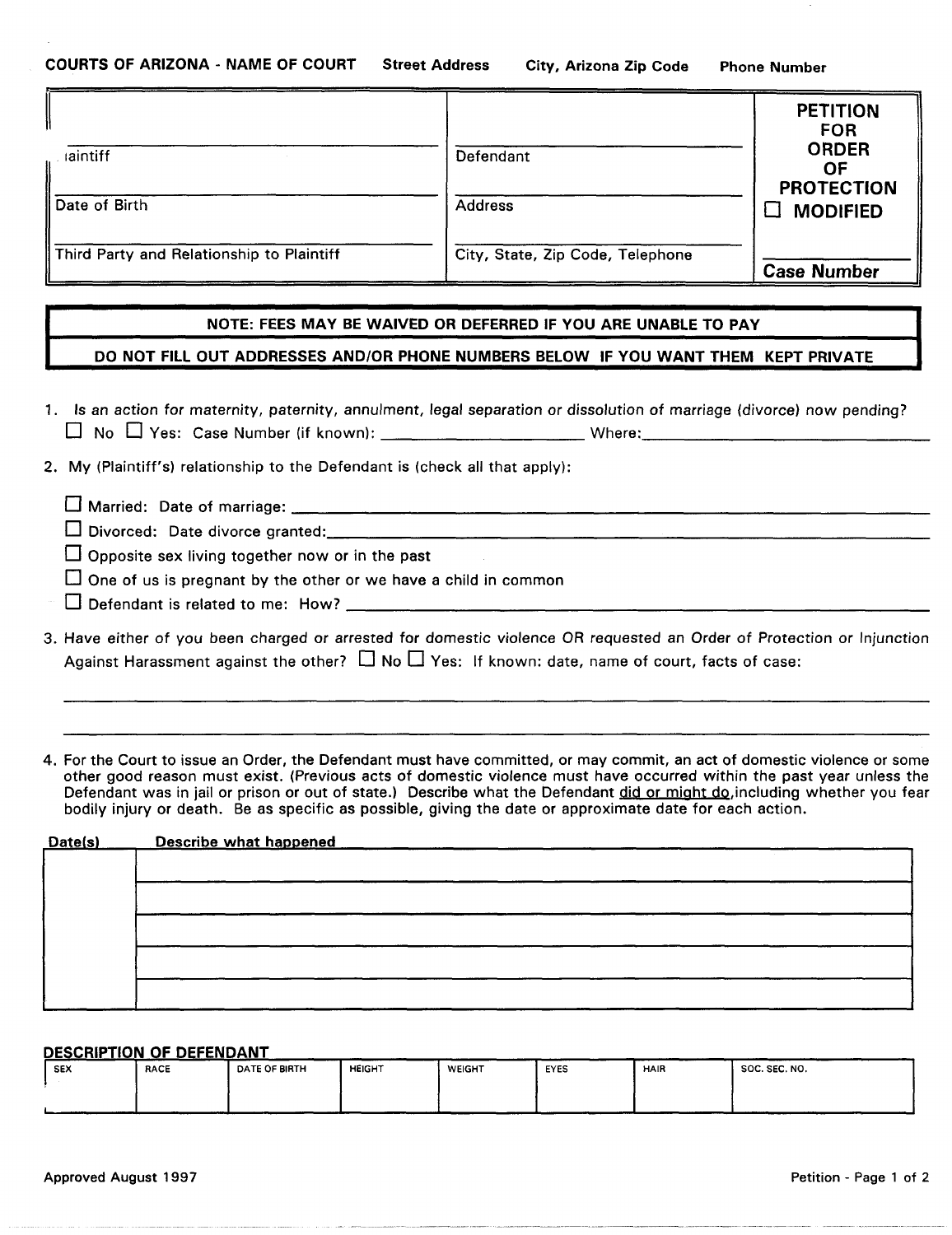| 5. I ask this Court to order the Defendant not to commit an act of "domestic violence" against me and/or persons named<br>below and/or against my property AND make the following Order(s) (check which Orders you want):<br>$\Box$ Waive or defer any fees. (Fill out separate affidavit.)<br>$\Box$ Order the Defendant not to possess and/or purchase firearms and/or ammunition. |                        |                                 |                               |                        |  |
|--------------------------------------------------------------------------------------------------------------------------------------------------------------------------------------------------------------------------------------------------------------------------------------------------------------------------------------------------------------------------------------|------------------------|---------------------------------|-------------------------------|------------------------|--|
| Order the Defendant to surrender firearms and/or ammunition.<br>$\Box$ Order the Defendant to participate in domestic violence counseling or other counseling.<br>$\Box$ Order the Defendant not to contact me: $\Box$ in person; $\Box$ by phone; $\Box$ in writing; $\Box$                                                                                                         |                        |                                 |                               |                        |  |
| DO NOT FILL OUT ADDRESSES BELOW IF YOU WANT THEM KEPT PRIVATE                                                                                                                                                                                                                                                                                                                        |                        |                                 |                               |                        |  |
| The following persons should be included within the protection of this Order for the following reasons:                                                                                                                                                                                                                                                                              |                        |                                 |                               |                        |  |
| Name and Address if different than yours<br>(do not include yourself)                                                                                                                                                                                                                                                                                                                | Relationship<br>to you | D.O.B.                          |                               | Reason(s)              |  |
| Name:                                                                                                                                                                                                                                                                                                                                                                                |                        |                                 |                               |                        |  |
| Address:                                                                                                                                                                                                                                                                                                                                                                             |                        |                                 |                               |                        |  |
| Name:                                                                                                                                                                                                                                                                                                                                                                                |                        |                                 |                               |                        |  |
| Address:                                                                                                                                                                                                                                                                                                                                                                             |                        |                                 |                               |                        |  |
| Name:                                                                                                                                                                                                                                                                                                                                                                                |                        |                                 |                               |                        |  |
| Address:                                                                                                                                                                                                                                                                                                                                                                             |                        |                                 |                               |                        |  |
| $\Box$<br>$\Box$<br>Does the Defendant also work there? $\Box$ Yes $\Box$ No<br>Order that I be given the exclusive use of our residence (write address only if different from above):                                                                                                                                                                                               |                        |                                 |                               |                        |  |
|                                                                                                                                                                                                                                                                                                                                                                                      |                        |                                 |                               |                        |  |
| My Signature<br>Date                                                                                                                                                                                                                                                                                                                                                                 |                        |                                 | Attorney's Signature          | Date                   |  |
| I swear or affirm that the contents of this Petition are true to the best of my knowledge.                                                                                                                                                                                                                                                                                           | VERIFICATION           |                                 |                               |                        |  |
|                                                                                                                                                                                                                                                                                                                                                                                      |                        | <b>Plaintiff or Third Party</b> |                               |                        |  |
| ಲ್ಲವSCRIBED AND SWORN to before me on __________                                                                                                                                                                                                                                                                                                                                     |                        |                                 | Judicial Officer/Clerk/Notary | Date                   |  |
| Approved August 1997                                                                                                                                                                                                                                                                                                                                                                 |                        |                                 |                               | Petition - Page 2 of 2 |  |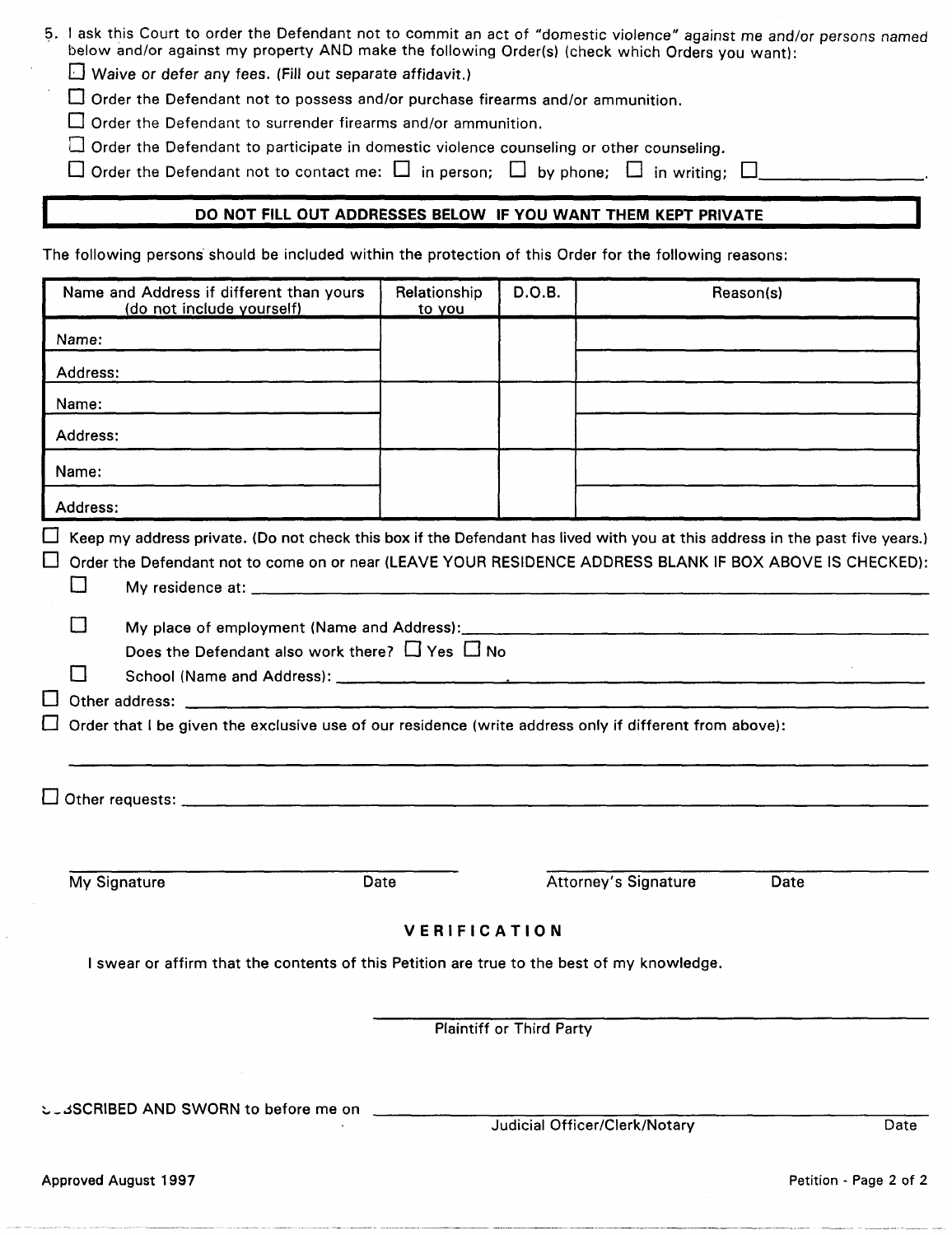| <b>Plaintiff</b>        | Court Case No.  | <b>ORDER OF</b><br><b>PROTECTION</b>          |
|-------------------------|-----------------|-----------------------------------------------|
| Date of Birth<br>$-VS-$ | Court No., NCIC | $\square$ AFTER HEARING<br>$\square$ MODIFIED |
| Defendant               | Court No., DPS  |                                               |

#### WARNING TO DEFENDANT

This is an official Court Order. If you disobey this Order, you may also be arrested and prosecuted for the crime of interfering with judicial proceedings and any other crime you may have committed in disobeying this Order.

NOTICE: Only the Court can change this Order. You must return to Court to modify (change) or quash (stop) this Order. If you disagree with this Order, you may ask for a hearing by filing a written request for hearing with the Court named above. This Order is effective for six months after service on you and is valid

#### NOTICE TO PARTIES

This is not a custody or visitation Order. You must file separately for that in Superior Court. All violations of this Order. If you disagree with this Order, you may ask for a hearing by filing a written request for<br>hearing with the Court named above. This Order is effective for six months after service on you and is valid<br>nationw

The Court finds reasonable cause to believe that the Defendant may commit an act of domestic violence or has committed an act of domestic violence within the past year (or good cause exists to consider a longer period).

1. IT IS THEREFORE ORDERED that the Defendant not commit a dangerous crime against children defined in A.R.S. 13-604.01 or custodial interference, or engage in conduct that would place the Plaintiff in reasonable fear of bodily injury; or threaten, intimidate, endanger, assault, unlawfully imprison, kidnap, harass, stalk, trespass upon or damage the property of, or commit any other disorderly conduct upon the Plaintiff; or use, attempt to use or threaten to use physical force that would reasonably be expected to cause bodily injury to the Plaintiff and (Names and Dates of Birth):

 $\square$  Check if any person listed is a member of Plaintiff's household/family.

2. 0 The Defendant shall not contact Plaintiff: 0 in person; 0 by phone; 0 in writing; 0 \_\_\_\_\_\_\_\_\_ \_

The Defendant may contact the Plaintiff through legal counsel, legal process or with permission of the Court.

3.  $\Box$  The Defendant shall not contact persons listed above:  $\Box$  in person;  $\Box$  by phone;  $\Box$  in writing;  $\Box$ 

4.  $\Box$  The Court finds that physical harm may otherwise result and, therefore, the Plaintiff is granted the exclusive use and

possession of the residence at:

(Address)

 $\Box$  The Defendant may return once with a law enforcement officer to obtain belongings.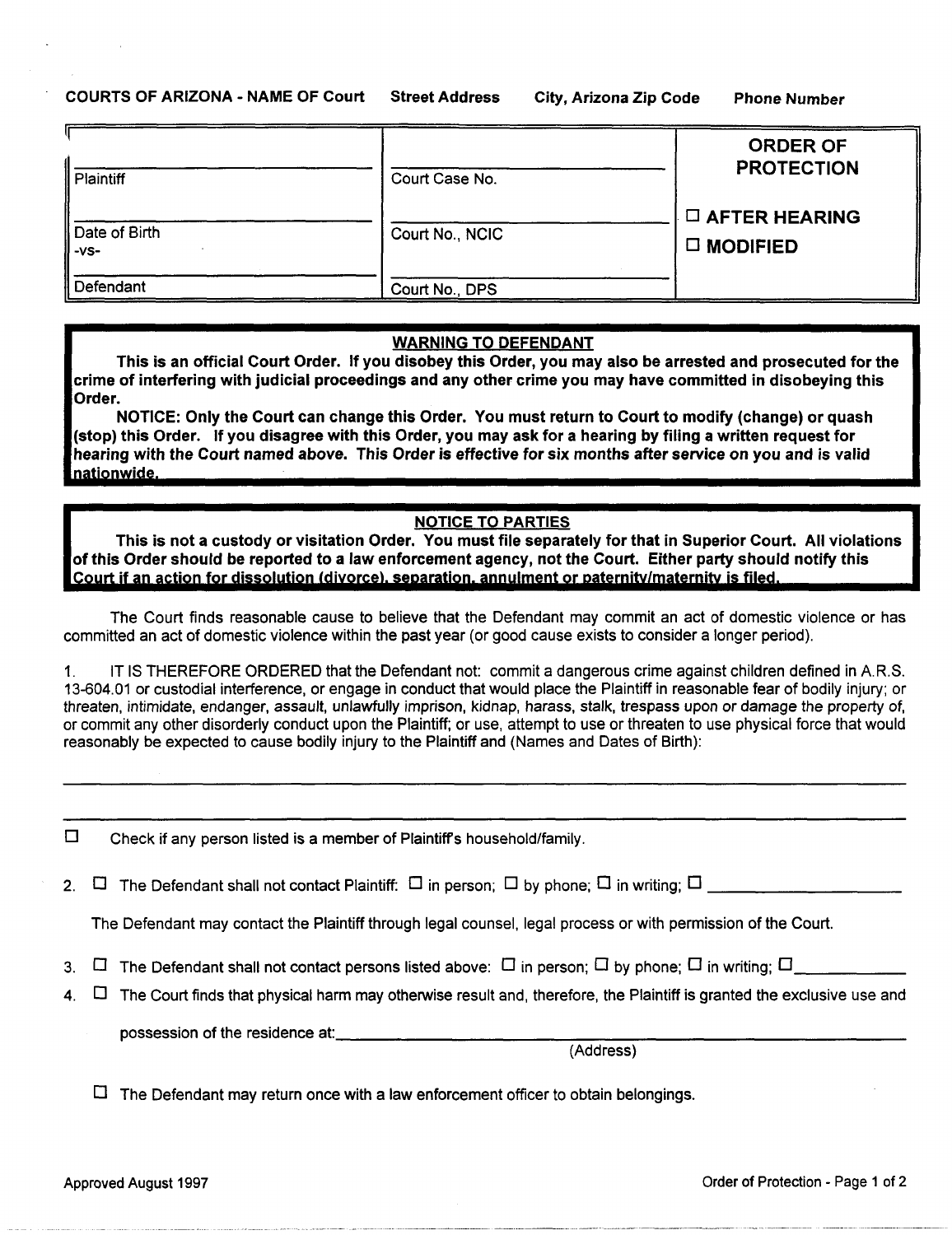### 5.  $\Box$  Defendant shall not go on or near where Plaintiff and/or  $\Box$

o Reside(s) (Leave blank if protected): \_\_\_\_\_\_\_\_\_\_\_\_\_\_\_\_\_\_\_\_\_\_\_\_\_ \_

o Place of employment (Leave blank if protected): \_\_\_\_\_\_\_\_\_\_\_\_\_\_\_\_\_\_\_\_\_\_ \_

o School (Name or Address): \_\_\_\_\_\_\_\_\_\_\_\_\_\_\_\_\_\_\_\_\_\_\_\_\_\_\_\_ \_

o Other Locations: \_\_\_\_\_\_\_\_\_\_\_\_\_\_\_\_\_\_\_\_\_\_\_\_\_\_\_\_\_\_\_\_ \_

6.  $\Box$  The Court finds that the Defendant represents a credible threat to the physical safety of the Plaintiff or other protected person and/or may inflict bodily injury or death on the Plaintiff.

- $\square$  The Defendant shall not possess, receive and/or purchase firearms or ammunition.
- $\Box$  The Defendant shall transfer firearms immediately, upon service of this Order, to the following law enforcement agency:

7.  $\Box$  The Defendant shall participate in a domestic violence counseling program or report to the following agency:

within days of the service of this Order.

- 8.  $\Box$  Other Orders necessary for the protection of the Plaintiff and other designated persons:
- 9.  $\Box$  The Defendant shall appear for a hearing:
	- Date and Time:

Address of Court: Street Address, City, Office/Room/Floor (Put individual court information here)

**WARNING: IF YOU FAIL TO APPEAR, AN ORDER MAY BE ISSUED WITHOUT YOUR INPUT.** 

10.  $\Box$  The Defendant received actual notice of this hearing and had an opportunity to participate. The Plaintiff or other protected person(s) is an intimate partner, as defined by 18 U.S.C. 921(a), or a child of an intimate partner or of the Defendant.

Judicial Officer **Date** 

## **CERTIFICATION**

I hereby certify that this is a true copy of the Order on file in this Court.

Judicial Officer or Clerk of the Court 8y: \_\_\_\_\_\_\_\_\_\_\_\_\_\_\_\_\_\_\_\_ \_

#### **DESCRIPTION OF DEFENDANT**

| <b>SEX</b> | <b>RACE</b> | DATE OF BIRTH | <b>HEIGHT</b> | <b>WEIGHT</b> | EYES | _____<br><b>HAIR</b> | --------<br>-----<br>SOC. SEC. NO. |
|------------|-------------|---------------|---------------|---------------|------|----------------------|------------------------------------|
|            |             |               |               |               |      |                      |                                    |
|            |             |               |               |               |      |                      | .                                  |

Approved August 1997 Order of Protection - Page 2 of 2

Date

Case No. \_\_\_\_\_\_\_ \_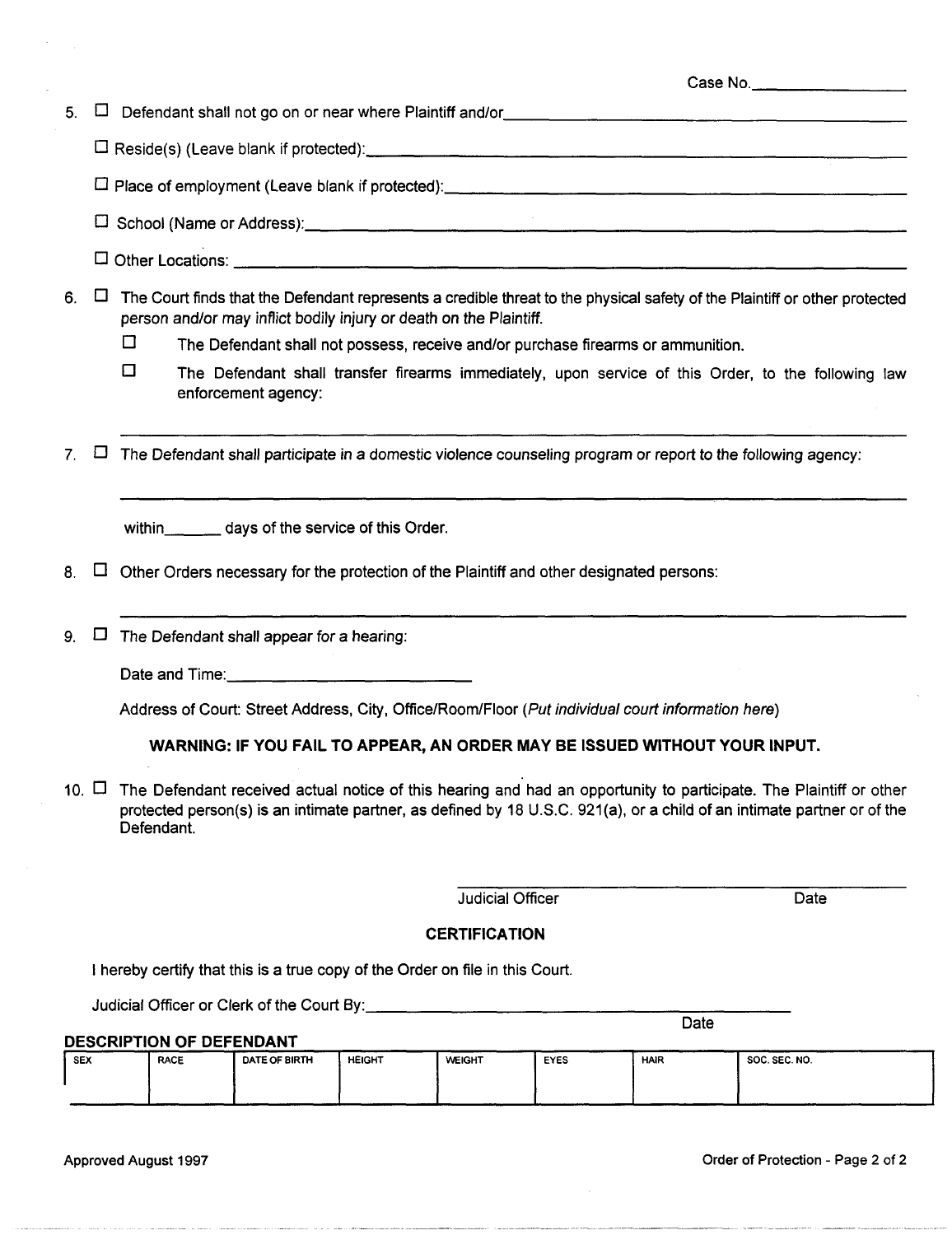|                             |                       | <b>EMERGENCY ORDER</b>        |
|-----------------------------|-----------------------|-------------------------------|
| Plaintiff and Date of Birth |                       | OF                            |
|                             |                       | <b>PROTECTION</b>             |
| . S-                        |                       | <b>AND</b>                    |
|                             |                       | <b>CERTIFICATE OF SERVICE</b> |
| Defendant                   | Case No.              |                               |
|                             | (Assigned by Sheriff) |                               |

The undersigned peace officer, upon the Plaintiffs request and having reasonable grounds to believe that the Plaintiff is in immediate and present danger of domestic violence based on an allegation of a recent incident of actual domestic violence, and having stated those grounds to a judicial officer authorized to issue Emergency Orders of Protection, and that judicial officer having found that the Plaintiffs life or health is in imminent danger and having authorized the issuance of this Emergency Order of Protection,

**IT IS THEREFORE ORDERED** that the Defendant not: commit a dangerous crime against children as defined in A.R.S. 13-604.01 or custodial interference, or engage in conduct that would place the Plaintiff in reasonable fear of bodily injury; or threaten, intimidate, endanger, assault, unlawfully imprison, kidnap, harass, stalk, trespass upon or damage the property of, or commit any other disorderly conduct upon the Plaintiff; or use, attempt to use or threaten to use physical force that would reasonably be<br>expected to cause bodily injury to the Plaintiff and (Names and Dates of Birth):\_\_\_\_\_\_\_\_\_\_\_\_\_\_\_

 $\Box$  The Defendant shall not contact or come near the residence, place of employment or school of the Plaintiff or of other persons listed above.

 $\Box$  The Court finds that physical harm may otherwise result and, therefore, the Plaintiff is granted the exclusive use and possession of the parties' residence.

The Court finds that the Defendant may inflict bodily injury or death on the Plaintiff and, therefore, the Defendant is prohibited from possessing or purchasing a firearm for the duration of this Order.

|                      |                                                 | <b>WARNING</b>                |                                                                                                                                                                                                                                                                                                                                                                                                                                                                               |
|----------------------|-------------------------------------------------|-------------------------------|-------------------------------------------------------------------------------------------------------------------------------------------------------------------------------------------------------------------------------------------------------------------------------------------------------------------------------------------------------------------------------------------------------------------------------------------------------------------------------|
| is valid nationwide. |                                                 |                               | This is an official Court Order. If you disobey this Order, you may be arrested and prosecuted for the crime of<br>interfering with judicial proceedings and any other crime you may have committed in disobeying this Order. This<br>is a Court Order and cannot be waived by either party. This Order is effective until the close of the next day of<br>judicial business following the day the Order was issued (unless the Order is continued by a judicial officer) and |
|                      | Judicial Officer                                |                               | D Magistrate Court, City:                                                                                                                                                                                                                                                                                                                                                                                                                                                     |
|                      | WARNING: ORDER EXPIRES ON: ____________________ | (DAY, DATE)                   | AT 5:00 p.m.                                                                                                                                                                                                                                                                                                                                                                                                                                                                  |
|                      |                                                 | <b>CERTIFICATE OF SERVICE</b> |                                                                                                                                                                                                                                                                                                                                                                                                                                                                               |
|                      |                                                 |                               | The undersigned, being first duly qualified by law certifies that the Defendant was served with a copy of the Emergency Order of                                                                                                                                                                                                                                                                                                                                              |
|                      |                                                 |                               | Officer, Agency and Identification Number.                                                                                                                                                                                                                                                                                                                                                                                                                                    |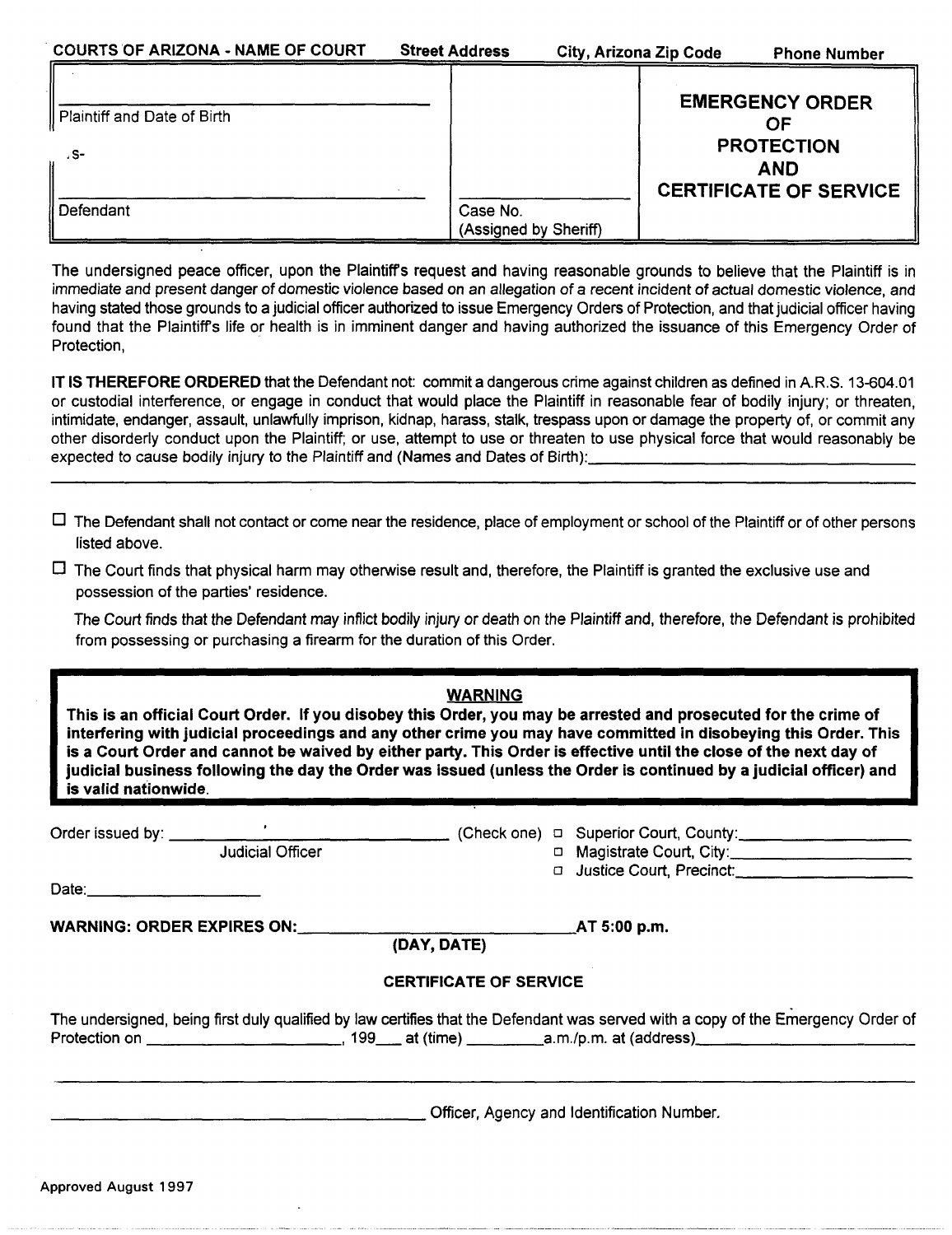#### **COURTS OF ARIZONA - NAME OF COURT Street Address City, Arizona Zip Code Phone Number**

|                                           |                                  | <b>PETITION</b><br><b>FOR</b>                            |
|-------------------------------------------|----------------------------------|----------------------------------------------------------|
| Plaintiff                                 | Defendant                        | <b>INJUNCTION</b><br><b>AGAINST</b><br><b>HARASSMENT</b> |
| Date of Birth                             | <b>Address</b>                   | <b>MODIFIED</b>                                          |
| Third Party and Relationship to Plaintiff | City, State, Zip Code, Telephone | <b>Case Number</b>                                       |

- 
- 2. Harassment involves a series of acts. The acts must have occurred within the past year unless the Defendant has been incarcerated or out of state. I have been harassed by the Defendant as follows (be as specific as possible, giving the date or approximate date for each action):

#### **Date(s) Describe what happened**

- 3. Is there or has there been any court case or court order that involves similar conduct by you and/or the Defendant?  $\Box$  No  $\Box$  Yes: If known: date, name of court, facts of case:
- 4. If the Court does not grant your request today, without notice to the Defendant, what serious harm may occur:

5. I ask this Court to order the Defendant not to commit an act of harassment against me and/or persons named below and/or against my property AND make the following Order(s) (check which orders you want):

| $\square$ Waive or defer any fees (fill out separate affidavit). |  |
|------------------------------------------------------------------|--|
|                                                                  |  |

| LI vvalve or defer any fees (fill out separate afficavit).                                                                              |  |  |
|-----------------------------------------------------------------------------------------------------------------------------------------|--|--|
| $\Box$ Order the Defendant not to contact me: $\quad \Box$ in person; $\quad \Box \,$ by phone; $\quad \Box$ in writing; $\Box \, \Box$ |  |  |

### **DESCRIPTION OF DEFENDANT**

| <b>SEX</b> | <b>RACE</b> | DATE OF BIRTH | <b>HEIGHT</b> | <b>WEIGHT</b> | <b>EYES</b> | <b>HAIR</b> | <b>SOC.SEC.NO.</b> |
|------------|-------------|---------------|---------------|---------------|-------------|-------------|--------------------|
|            |             |               |               |               |             |             |                    |
|            |             |               |               |               |             |             |                    |

Approved August 1997 Petition - Page 1 of 2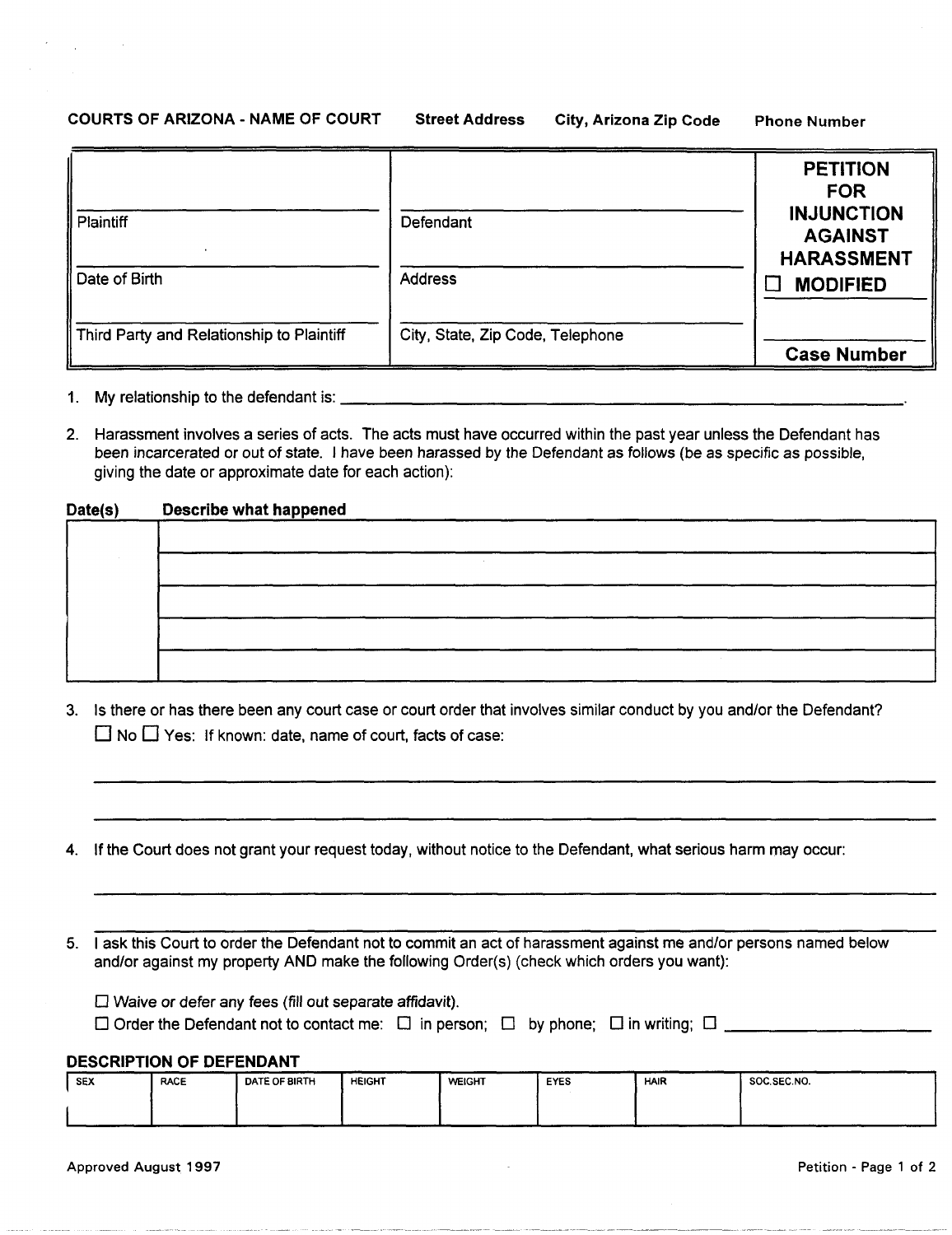# DO NOT FILL OUT ADDRESSES ANDIOR PHONE NUMBERS BELOW IF YOU WANT THEM KEPT PRIVATE

The following persons should be included within the protection of this Order for the following reasons:

| Relationship<br>to you | D.O.B | Reason(s) |
|------------------------|-------|-----------|
|                        |       |           |
|                        |       |           |
|                        |       |           |
|                        |       |           |
|                        |       |           |
|                        |       |           |
|                        |       |           |

o Order the Defendant not to come on or near (LEAVE NEXT LINE BLANK IF BOX ABOVE IS CHECKED):

| □            |                                                                                            |                                 |                               |      |
|--------------|--------------------------------------------------------------------------------------------|---------------------------------|-------------------------------|------|
|              | Does the Defendant also work there? $\Box$ Yes $\Box$ No                                   |                                 |                               |      |
|              |                                                                                            |                                 |                               |      |
| $\Box$       |                                                                                            |                                 |                               |      |
| $\Box$       |                                                                                            |                                 |                               |      |
|              |                                                                                            |                                 |                               |      |
| My Signature |                                                                                            | Date                            | Attorney's Signature          | Date |
|              |                                                                                            |                                 | <b>VERIFICATION</b>           |      |
|              | I swear or affirm that the contents of this Petition are true to the best of my knowledge. |                                 |                               |      |
|              |                                                                                            |                                 |                               |      |
|              |                                                                                            | <b>Plaintiff or Third Party</b> |                               |      |
|              | SUBSCRIBED AND SWORN to before me on                                                       |                                 |                               |      |
|              |                                                                                            |                                 | Judicial Officer/Clerk/Notary | Date |
|              |                                                                                            |                                 |                               |      |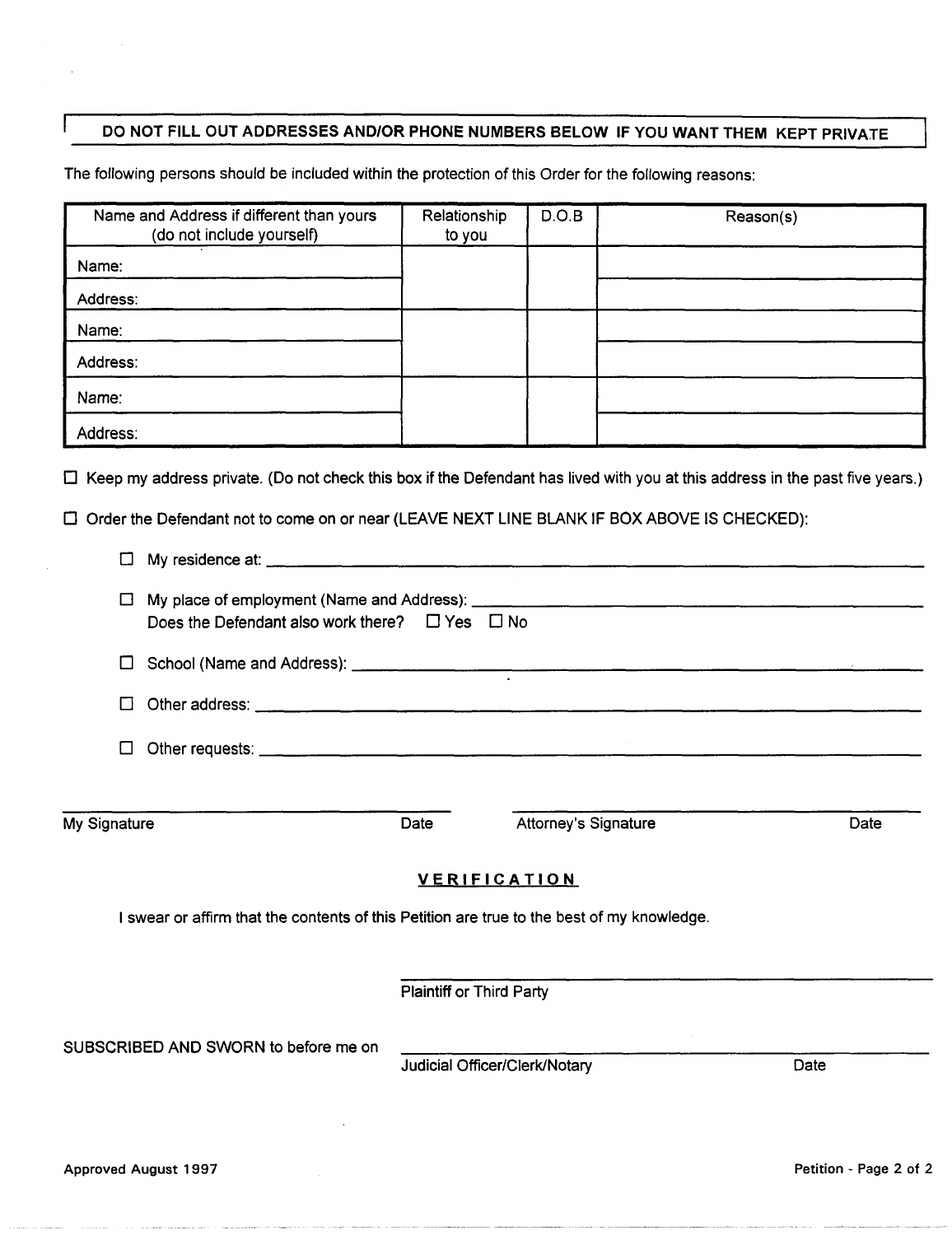| <b>Plaintiff</b>        | Court Case No.                                                                                                                                                                                                                                                                                                                                                                 | <b>INJUNCTION AGAINST</b><br><b>HARASSMENT</b> |
|-------------------------|--------------------------------------------------------------------------------------------------------------------------------------------------------------------------------------------------------------------------------------------------------------------------------------------------------------------------------------------------------------------------------|------------------------------------------------|
| Date of Birth<br>$-VS-$ | Court No., NCIC                                                                                                                                                                                                                                                                                                                                                                | $\square$ AFTER HEARING                        |
| Defendant               | Court No., DPS                                                                                                                                                                                                                                                                                                                                                                 | □ MODIFIED                                     |
|                         | <b>WARNING TO DEFENDANT</b><br>This is an official Court Order. If you disobey this Order, you may also be arrested and prosecuted for the crime<br>of interfering with judicial proceedings and any other crime you may have committed in disobeying this Order.<br>NOTICE: Only the Court can change this Order. You must return to Court to modify (change) or quash (stop) |                                                |

this Order. This Order is effective for six months after service on you and is valid nationwide. If you disagree with this Order, you may ask for a hearing by filing a written request for hearing with the Court named above. This is not a custody or visitation order. You must file separately for that in Superior Court.

The Court finds reasonable evidence of harassment of the Plaintiff by the Defendant or that great or irreparable harm would result to the Plaintiff if the Injunction is not granted before the Defendant can be heard in opposition, and that there are specific facts attesting to the efforts to give notice to the Defendant or that there are reasons why notice should not be given.

1. THEREFORE, IT IS ORDERED that the Defendant not commit an act of harassment (an act that would cause a reasonable person to be seriously alarmed, annoyed or harassed and serves no legitimate purpose) against the Plaintiff and (Names and Dates of Birth):

|    | $\Box$ Check if any person listed is a member of Plaintiff's household/family.                                                                                                                                                              |
|----|---------------------------------------------------------------------------------------------------------------------------------------------------------------------------------------------------------------------------------------------|
|    | 2. $\Box$ The Defendant shall not contact Plaintiff: $\Box$ in person; $\Box$ by phone; $\Box$ in writing; $\Box$                                                                                                                           |
|    | a Defendant may contact the Plaintiff through legal counsel, legal process or with permission of the Court.<br>3. $\Box$ The Defendant shall not contact persons listed above: $\Box$ in person; $\Box$ by phone; $\Box$ in writing; $\Box$ |
|    |                                                                                                                                                                                                                                             |
|    |                                                                                                                                                                                                                                             |
|    |                                                                                                                                                                                                                                             |
|    |                                                                                                                                                                                                                                             |
| 5. | Other Orders necessary for the protection of the Plaintiff and other designated persons:                                                                                                                                                    |

All violations of this Order should be reported to a law enforcement agency, not the Court.

Judicial Officer Date

### **CERTIFICATION**

I hereby certify that this is a true copy of the Injunction on file in this Court by:

JUdicial Officer or Clerk of the Court

| <b>DESCRIPTION OF DEFENDANT</b> |             |               |               |               |      |             |               |
|---------------------------------|-------------|---------------|---------------|---------------|------|-------------|---------------|
| . SEX                           | <b>RACE</b> | DATE OF BIRTH | <b>HEIGHT</b> | <b>WEIGHT</b> | EYES | <b>HAIR</b> | SOC. SEC. NO. |
|                                 |             |               |               |               |      |             |               |
|                                 |             |               |               |               |      |             |               |
|                                 |             |               |               |               |      |             |               |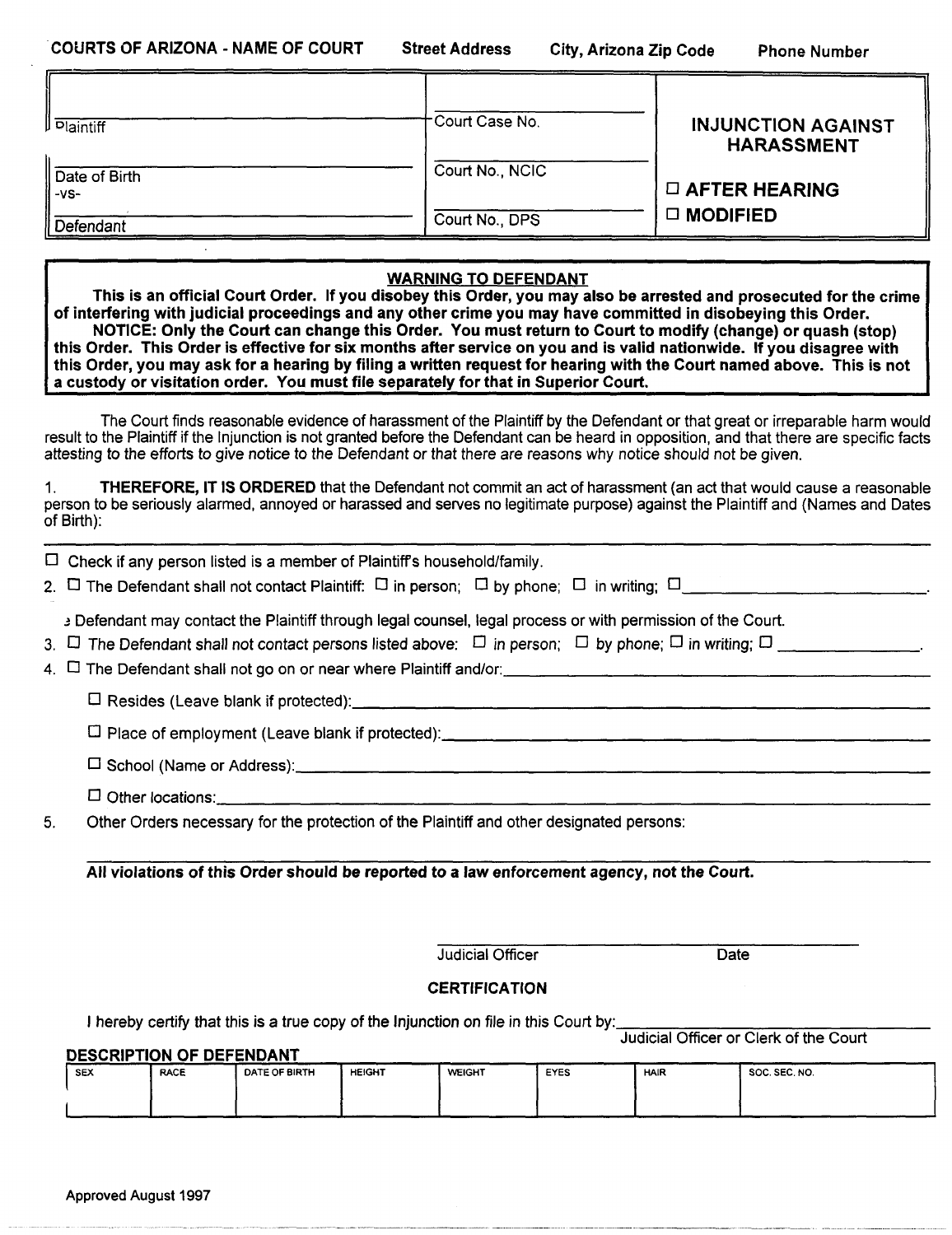| Plaintiff               | Court Case No.  | <b>CERTIFICATE</b><br><b>OR</b> |
|-------------------------|-----------------|---------------------------------|
| Date of Birth<br>$-VS-$ | Court No., NCIC | <b>AFFIDAVIT</b><br><b>OF</b>   |
| Defendant               | Court No., DPS  | <b>SERVICE</b>                  |
|                         |                 |                                 |

# USE THIS FORM ONLY IF YOU ARE A PEACE OFFICER OR A PERSON REGISTERED TO SERVE LEGAL PAPERS.

| STATE OF ARIZONA                                                | ) SS                                                                                                   |
|-----------------------------------------------------------------|--------------------------------------------------------------------------------------------------------|
|                                                                 | The undersigned, being first duly qualified by law, swears or certifies that the following was served: |
| $\Box$ Copy of the Petition and Order of Protection             |                                                                                                        |
| $\Box$ Copy of the Petition and Injunction Against Harassment   |                                                                                                        |
| $\Box$ Notice of Hearing                                        |                                                                                                        |
|                                                                 |                                                                                                        |
|                                                                 |                                                                                                        |
|                                                                 |                                                                                                        |
|                                                                 | <b>Person Serving Process</b>                                                                          |
|                                                                 | □ Registered Process Server (MUST BE NOTARIZED)                                                        |
|                                                                 | $\Box$ Peace Officer (NEED NOT BE NOTARIZED)                                                           |
|                                                                 | Office or agency and identification number of Peace Officer                                            |
|                                                                 |                                                                                                        |
|                                                                 | <b>Notary Public</b>                                                                                   |
|                                                                 |                                                                                                        |
|                                                                 | Charges: Services \$_____________ Mileage \$ ____________ Fees Paid \$ ___________ Notary Fees \$      |
|                                                                 |                                                                                                        |
| PROMPTLY FILED WITH THE CLERK OF THE ISSUING COURT NAMED ABOVE. | IN ACCORDANCE WITH A.R.S. 12-1809 AND 13-3602, THIS AFFIDAVIT OR CERTIFICATE OF SERVICE MUST BE        |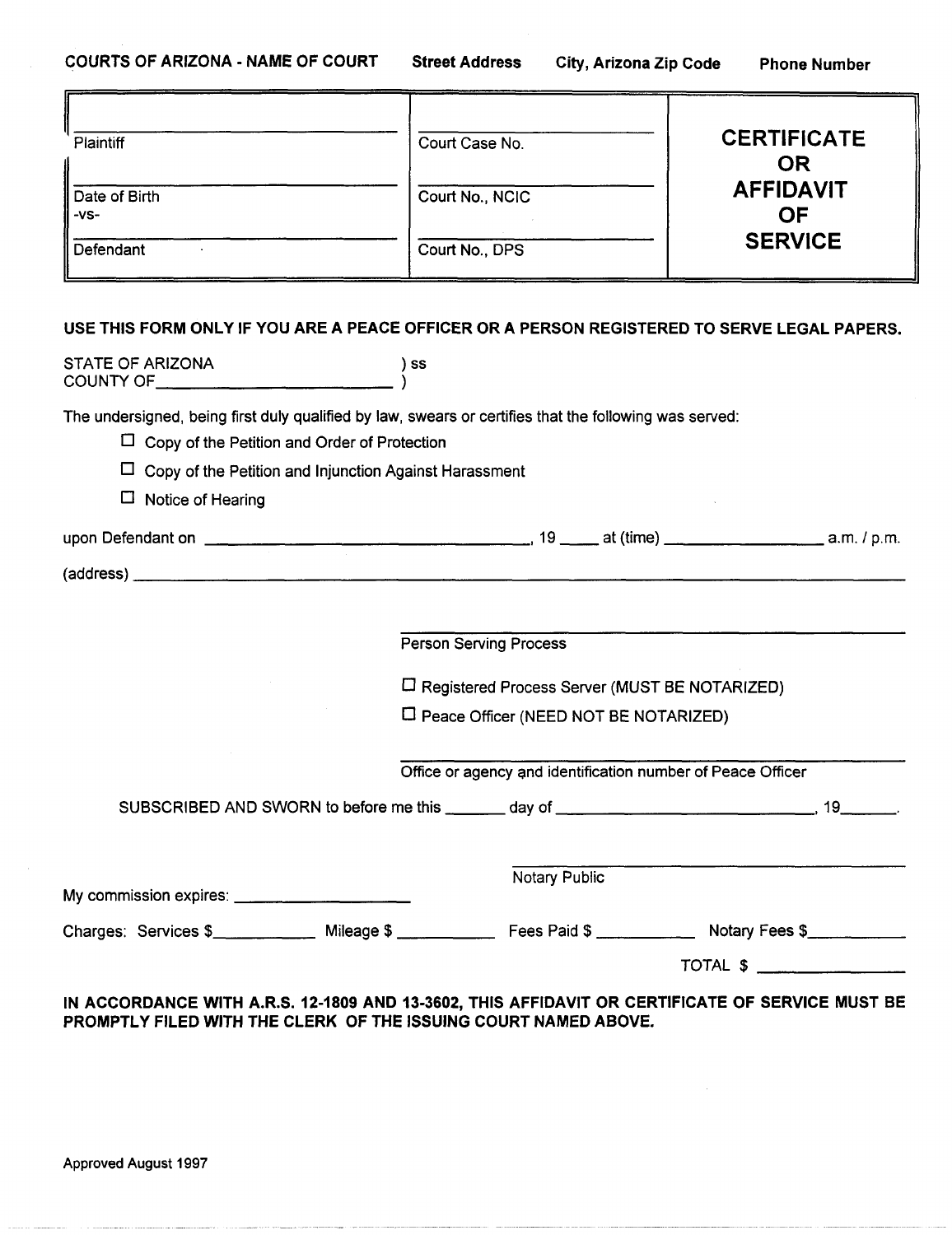# COURTS OF ARIZONA - NAME OF COURT Street Address City, Arizona Zip Code Phone Number

| Plaintiff<br>Date of Birth<br>$-VS-$<br>Defendant   | Court Case No.<br>Court No., NCIC<br>Court No., DPS | <b>ACCEPTANCE</b><br><b>OF</b><br><b>SERVICE</b> |
|-----------------------------------------------------|-----------------------------------------------------|--------------------------------------------------|
|                                                     |                                                     |                                                  |
| and the contract of the contract of the contract of | Defendant, hereby accept service of a copy of the:  |                                                  |
| $\Box$ Petition and Order of Protection             |                                                     |                                                  |
| <b>L</b> Petition and Injunction Against Harassment |                                                     |                                                  |
| $\Box$ Notice of Hearing                            |                                                     |                                                  |
|                                                     |                                                     |                                                  |
|                                                     |                                                     |                                                  |

**Defendant** 

Approved August 1997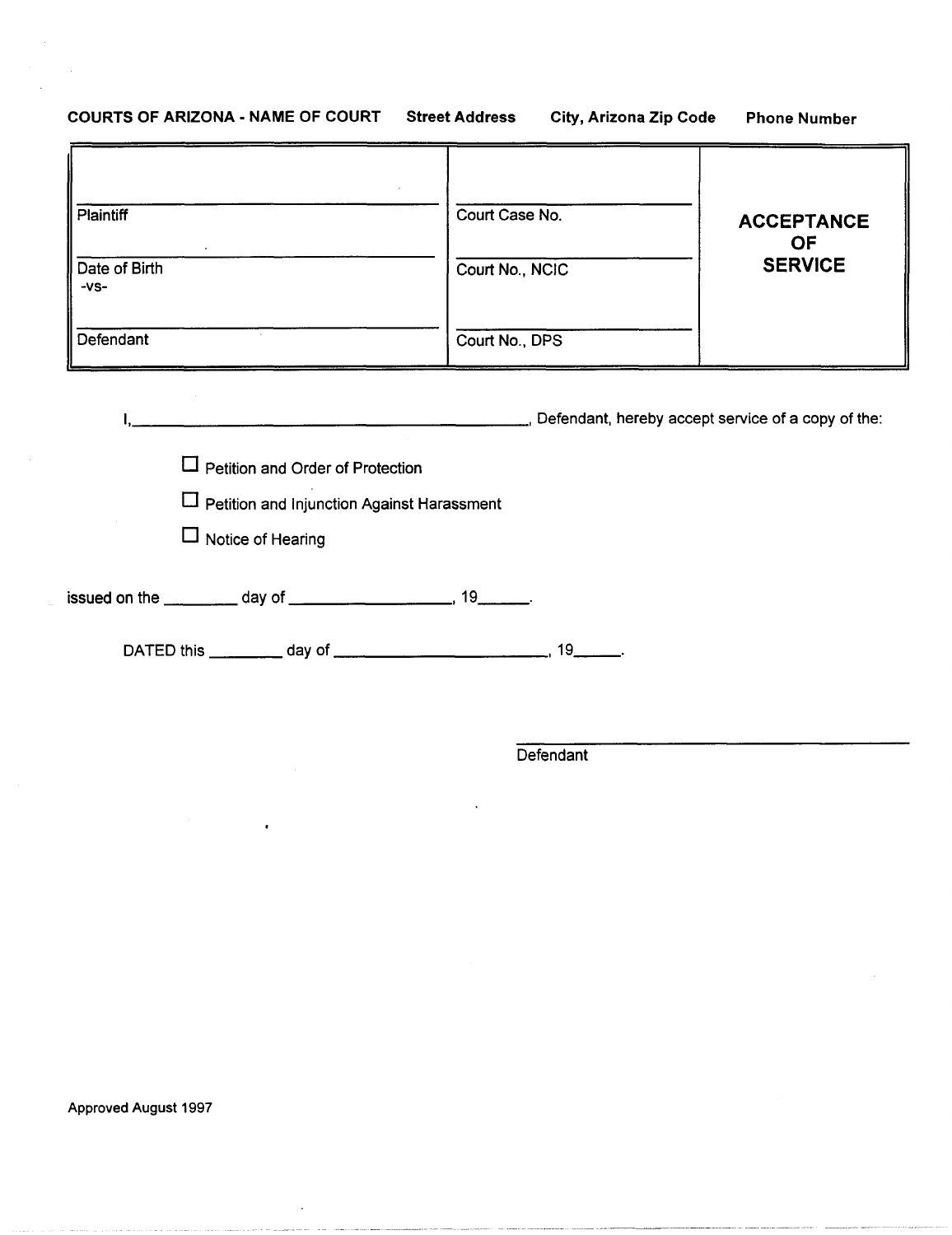# COURTS OF ARIZONA - NAME OF COURT Street Address City, Arizona

| COURTS OF ARIZONA - NAME OF COURT Street Address City, Arizona Zip Code Phone Number                                                                                                                                                                                                                                                                                                                                                                                                                                                                                                                                                                                                                                                                                                        |                                                                                               |                |                                                                 |  |  |  |  |
|---------------------------------------------------------------------------------------------------------------------------------------------------------------------------------------------------------------------------------------------------------------------------------------------------------------------------------------------------------------------------------------------------------------------------------------------------------------------------------------------------------------------------------------------------------------------------------------------------------------------------------------------------------------------------------------------------------------------------------------------------------------------------------------------|-----------------------------------------------------------------------------------------------|----------------|-----------------------------------------------------------------|--|--|--|--|
|                                                                                                                                                                                                                                                                                                                                                                                                                                                                                                                                                                                                                                                                                                                                                                                             |                                                                                               |                | <b>REQUEST:</b>                                                 |  |  |  |  |
| Plaintiff                                                                                                                                                                                                                                                                                                                                                                                                                                                                                                                                                                                                                                                                                                                                                                                   |                                                                                               | $\Box$ HEARING |                                                                 |  |  |  |  |
|                                                                                                                                                                                                                                                                                                                                                                                                                                                                                                                                                                                                                                                                                                                                                                                             |                                                                                               |                | $\Box$ DISMISS ORDER                                            |  |  |  |  |
| $-VS-$                                                                                                                                                                                                                                                                                                                                                                                                                                                                                                                                                                                                                                                                                                                                                                                      |                                                                                               |                | $\Box$ CANCEL HEARING AND ORDER                                 |  |  |  |  |
|                                                                                                                                                                                                                                                                                                                                                                                                                                                                                                                                                                                                                                                                                                                                                                                             |                                                                                               |                | $\square$ CONTINUANCE                                           |  |  |  |  |
| Defendant                                                                                                                                                                                                                                                                                                                                                                                                                                                                                                                                                                                                                                                                                                                                                                                   | Court Case No.                                                                                |                |                                                                 |  |  |  |  |
| $\Box$ Order of Protection (Hearing must be set within 10 days from date of request.)<br>$\Box$ Exclusive use of the home (Hearing must be set within 5 days from the date of request.)<br>$\Box$ Injunction Against Harassment (Hearing must be set within 10 days from date of request.)<br>$\square$ Defendant requests:<br>$\Box$ that a hearing be set on the Order or Injunction issued by this Court.<br>$\Box$ that the hearing previously requested by me on the Order or Injunction be canceled.<br>$\Box$ that the scheduled hearing be continued.<br>$\Box$ Plaintiff requests:<br>$\Box$ the Order/Injunction be dismissed.<br>$\Box$ that the hearing set prior to the issuance on the Order or Injunction be canceled.<br>$\square$ that the scheduled hearing be continued. |                                                                                               |                |                                                                 |  |  |  |  |
| Date:<br>WARNING: YOU MUST CONTINUE TO OBEY ANY ORDER OR INJUNCTION UNTIL THE COURT ORDERS                                                                                                                                                                                                                                                                                                                                                                                                                                                                                                                                                                                                                                                                                                  | Requesting Person's Signature:                                                                |                |                                                                 |  |  |  |  |
| <b>OTHERWISE.</b>                                                                                                                                                                                                                                                                                                                                                                                                                                                                                                                                                                                                                                                                                                                                                                           |                                                                                               |                |                                                                 |  |  |  |  |
|                                                                                                                                                                                                                                                                                                                                                                                                                                                                                                                                                                                                                                                                                                                                                                                             | <b>ORDER</b>                                                                                  |                |                                                                 |  |  |  |  |
| $\Box$ The requested relief is denied.<br>$\exists$ A hearing having been requested, the Court having determined that a hearing is necessary or a request having been<br>made to continue the hearing.                                                                                                                                                                                                                                                                                                                                                                                                                                                                                                                                                                                      |                                                                                               |                |                                                                 |  |  |  |  |
|                                                                                                                                                                                                                                                                                                                                                                                                                                                                                                                                                                                                                                                                                                                                                                                             | This matter is set for hearing on the entity day of entity and the matter of 199 and p.m., in |                |                                                                 |  |  |  |  |
| the Order of Protection or Injunction Against Harassment.                                                                                                                                                                                                                                                                                                                                                                                                                                                                                                                                                                                                                                                                                                                                   |                                                                                               |                |                                                                 |  |  |  |  |
| $\Box$ The hearing previously set is canceled.                                                                                                                                                                                                                                                                                                                                                                                                                                                                                                                                                                                                                                                                                                                                              | previously issued by this Court is dismissed.                                                 |                | $\Box$ The Order of Protection or Injunction Against Harassment |  |  |  |  |
| Date:                                                                                                                                                                                                                                                                                                                                                                                                                                                                                                                                                                                                                                                                                                                                                                                       | Judicial Officer:                                                                             |                |                                                                 |  |  |  |  |

# CERTIFICATE OF TRANSMITTAL

| Copy mailed/delivered to Plaintiff on: | nv |
|----------------------------------------|----|
| Copy mailed/delivered to Defendant on: | nv |
| Copy mailed/delivered to Sheriff on:   | n۷ |

Approved August 1997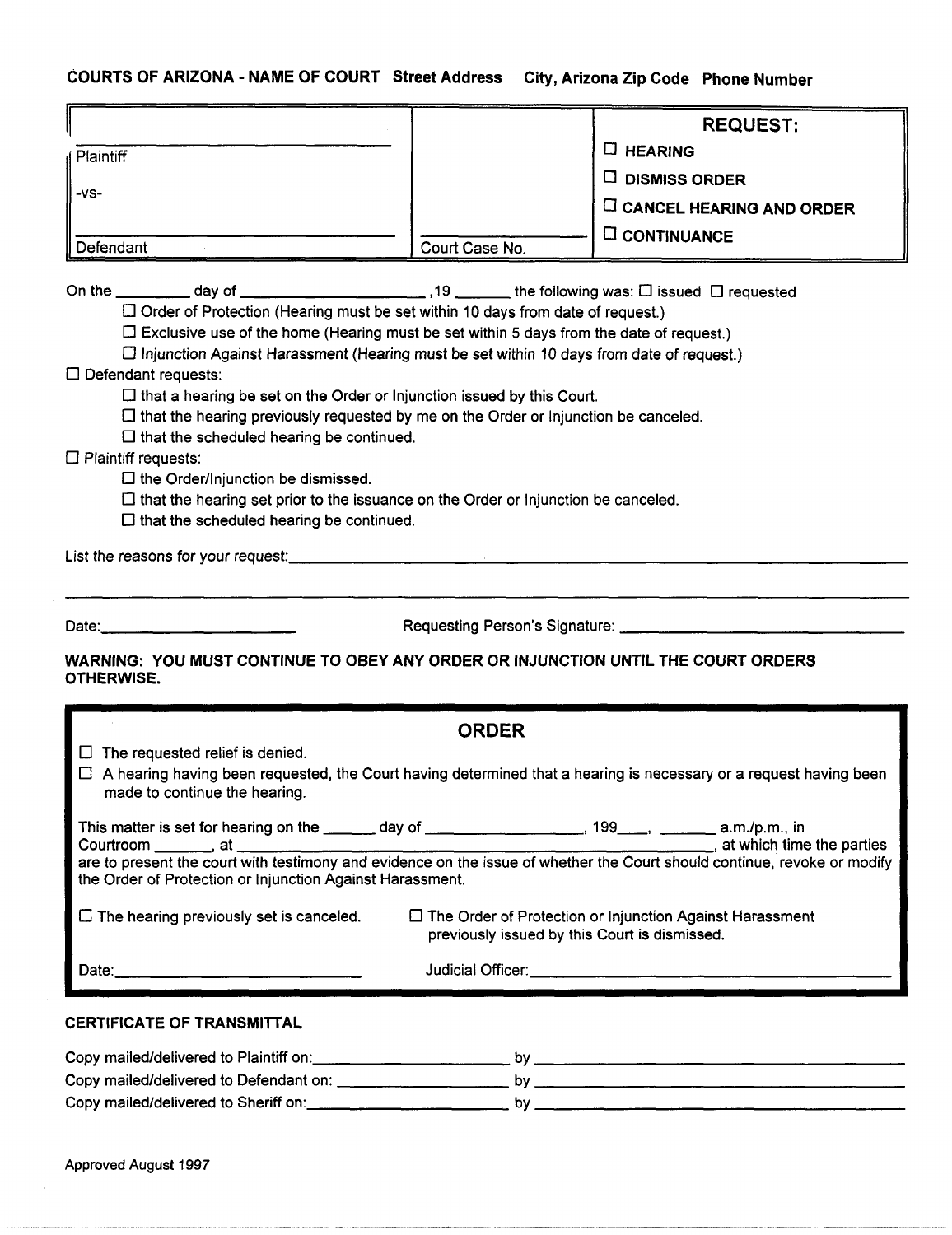|                     |                | <b>NOTICE OF</b><br><b>HEARING PRIOR TO</b>         |
|---------------------|----------------|-----------------------------------------------------|
| Plaintiff<br>$-VS-$ |                | □<br><b>INJUNCTION AGAINST</b><br><b>HARASSMENT</b> |
| Defendant           | Court Case No. | $\Box$ ORDER OF PROTECTION                          |

A verified petition for an Injunction Against Harassment or an Order of Protection has been filed with this Court. This matter has been set for hearing at the above listed Court:

| <b>Division</b> | <b>Date</b> | Time |
|-----------------|-------------|------|
|                 |             |      |

At this hearing, the Plaintiff and Defendant will be permitted to present evidence to the Court.

**WARNING TO THE DEFENDANT:** 

**IF YOU FAIL TO ATTEND THIS HEARING, AN INJUNCTION OR ORDER MAY BE ISSUED AGAINST YOU IN ACCORDANCE WITH THE RELIEF REQUESTED IN THE PLAINTIFF'S PETITION.** 

| <b>Judicial Officer/Clerk</b>     |  |
|-----------------------------------|--|
| <b>CERTIFICATE OF TRANSMITTAL</b> |  |
|                                   |  |
|                                   |  |
|                                   |  |
|                                   |  |
|                                   |  |
|                                   |  |
| <b>Work</b>                       |  |
|                                   |  |

#### **DESCRIPTION OF DEFENDANT**

| <b>SEX</b> | <b>RACE</b> | DATE OF BIRTH | <b>HEIGHT</b> | <b>WEIGHT</b> | EYES | <b>HAIR</b> | <b>SOC. SEC. NO.</b> |
|------------|-------------|---------------|---------------|---------------|------|-------------|----------------------|
|            |             |               |               |               |      |             |                      |
|            |             |               |               |               |      |             | ------               |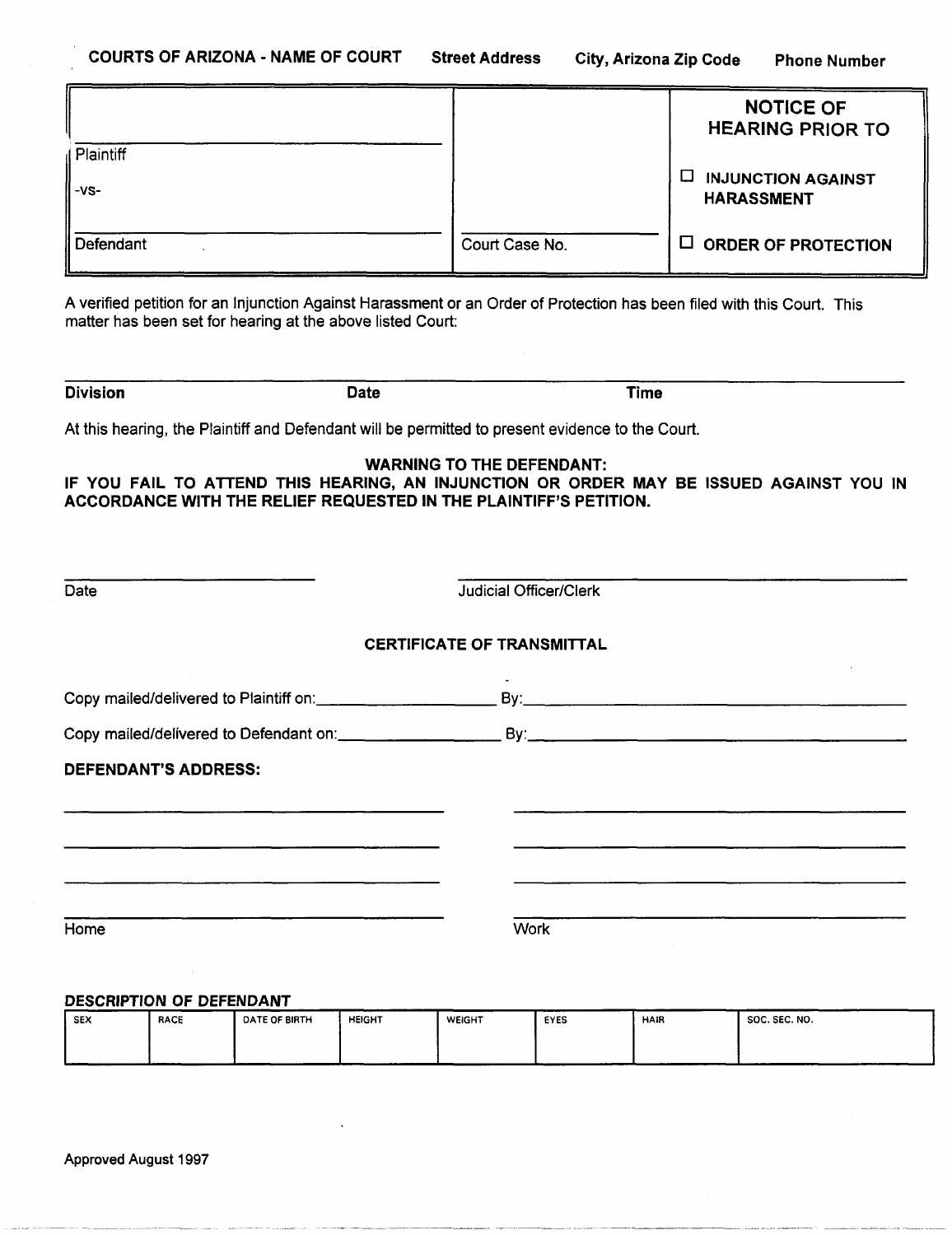| Plaintiff/Petitioner |                | <b>TRANSFER</b><br><b>ORDER</b> |
|----------------------|----------------|---------------------------------|
| $-VS-$<br>Defendant  | Court Case No. |                                 |

An action for dissolution of marriage (divorce), annulment, legal separation, maternity, or paternity is pending in the Superior Court in \_\_\_\_\_\_\_\_\_\_\_\_\_\_\_ County, Arizona in case number \_\_\_\_\_\_\_\_ \_

THEREFORE, IT (S ORDERED, pursuant to A.R.S. 13-3602, that all papers, together with a certified copy of docket entries or any other record in this action, be transferred to the Superior Court identified above.

 $\square$  No municipal or justice court may take further action in this matter, even if a hearing has been scheduled concerning the exclusive use of the parties' residence.

 $\Box$  The address of the Plaintiff has been protected by this Court.

Dated this \_\_\_\_ day of \_\_\_\_\_\_\_\_\_\_ , 19 \_\_ .

Judicial Officer

# FOR USE BY LIMITED JURISDICTION COURT ONLY

The file was transferred to Superior Court on this date: \_\_\_\_\_\_\_\_\_\_\_\_\_\_\_\_\_\_\_\_\_\_ \_

8y: \_\_\_\_\_\_\_\_\_\_\_\_\_\_\_ \_

Clerk of the Court

Approved August 1997